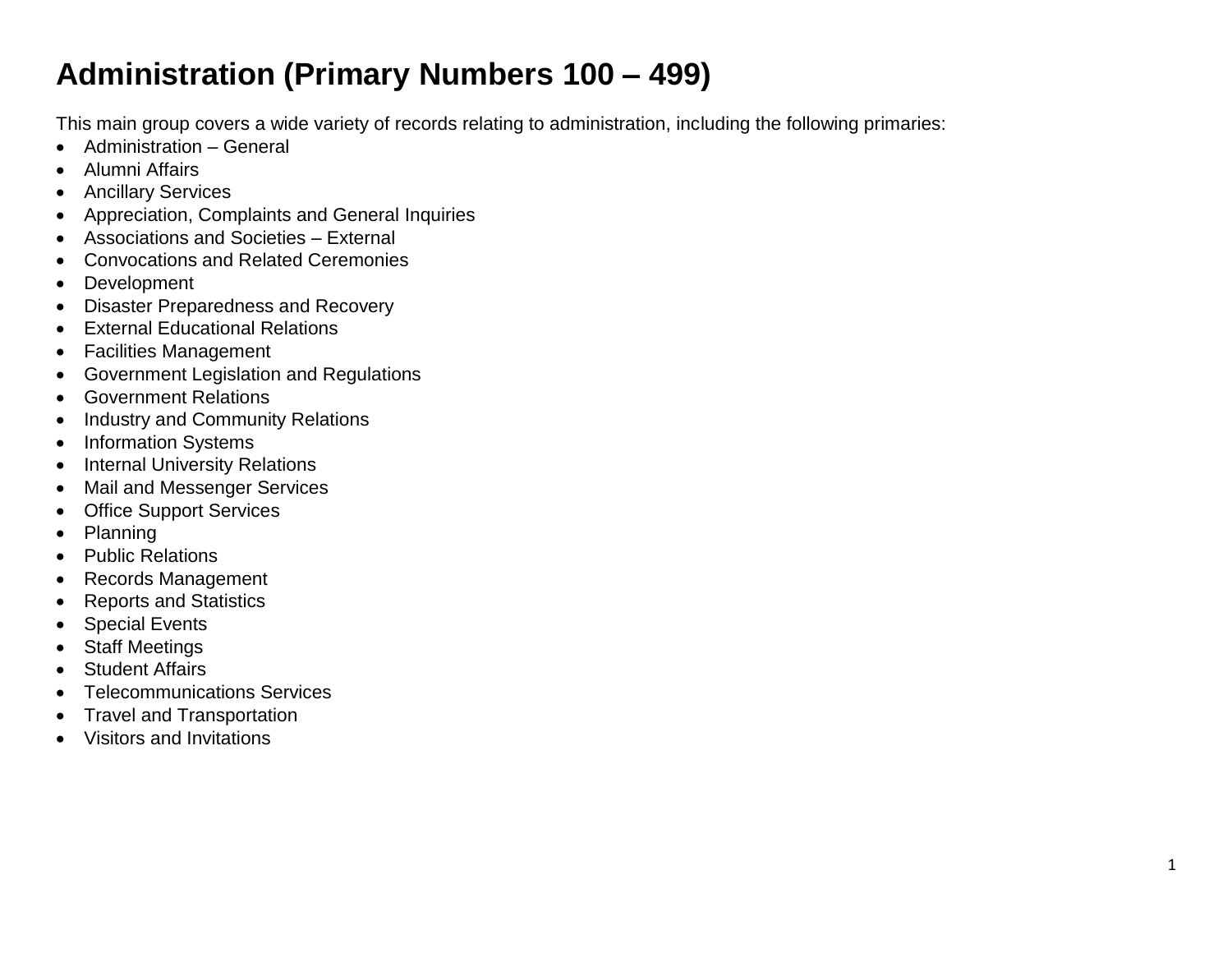Six global secondaries have been developed for these primaries. They are as follows:

- -00 **Policy and procedures**: records associated with a specific primary that relate to policy and procedures;
- -01 **General**: records associated with a specific primary that are of a general nature or of too low a volume to justify the creation of separate secondary;
- -02 **Subject files**: records associated with a specific primary that relate to particular subjects and are arranged according to general information content. Subject files are usually third-party reference materials;
- -03 **Case files**: records associated with a specific primary that relate to a particular action, event, person, product, unit, etc. Case files are not typically third-party reference materials but are materials generated or received by the office in the course of performing its administrative duties;
- -04 **Committees**: records associated with a specific primary that are generated or received by committees, councils, etc.;**\***
- -05 **Reports and statistics**: records associated with a specific primary that consist of reports and statistics.**\***

*\*The University Archives would like to review committee records and reports and statistics for archival value.*

## **Within the File Plan, these secondaries have been left blank so that offices may define each further.**

**Please note -** not every primary category will require the use of each of the global secondaries. It is up to individual offices to determine which secondaries will be applied. For further information on implementing or applying the global secondaries, please review the University of Toronto File Plan Introduction.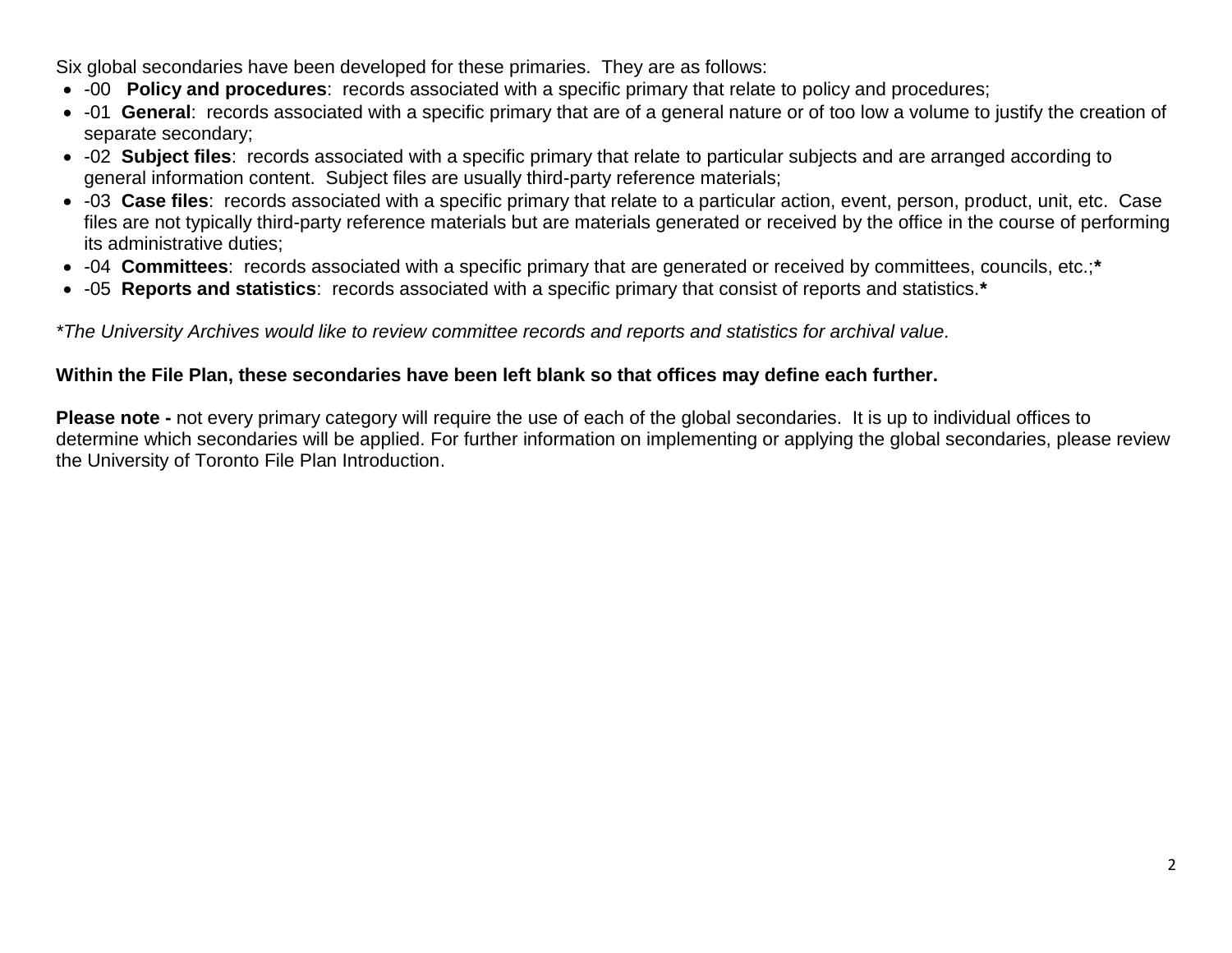| File<br>Code | <b>Record Series</b>                      | <b>Description</b>                                                                                                                                         | <b>Active</b> | Semi<br>Active | Final<br><b>Disposition</b> | R | F |
|--------------|-------------------------------------------|------------------------------------------------------------------------------------------------------------------------------------------------------------|---------------|----------------|-----------------------------|---|---|
| 100          | <b>Administration -</b><br><b>General</b> | Records relating generally to administration not shown elsewhere in this block.                                                                            |               |                |                             |   |   |
| $-00$        | <b>Policies and Procedures</b>            |                                                                                                                                                            | $\mathsf{C}$  | 2              | D                           |   |   |
| $-01$        | General                                   |                                                                                                                                                            | $\mathsf{C}$  | 2              | D                           |   |   |
| $-02$        | Subject files                             |                                                                                                                                                            | $\mathsf{C}$  | $\overline{2}$ | $\mathsf{D}$                |   |   |
| $-03$        | Case files                                |                                                                                                                                                            | $\mathsf C$   | 2              | $\mathsf{D}$                |   |   |
| $-04$        | Committees                                |                                                                                                                                                            | $\mathsf{C}$  | 2              | $\overline{A}$              |   |   |
| $-05$        | <b>Reports and Statistics</b>             |                                                                                                                                                            | $\mathsf C$   | $\overline{2}$ | $\overline{A}$              |   |   |
| 110          | <b>Alumni Affairs</b>                     | Records relating to activities that encourage alumni involvement and support. For records<br>relating to fundraising and development, see 160 Development. |               |                |                             |   |   |
| $-00$        | <b>Policies and Procedures</b>            |                                                                                                                                                            | $\mathsf{C}$  | 2              | D                           |   |   |
| $-01$        | General                                   |                                                                                                                                                            | $\mathsf{C}$  | 2              | $\mathsf{D}$                |   |   |
| $-02$        | Subject files                             |                                                                                                                                                            | $\mathsf C$   | $\overline{2}$ | $\mathsf{D}$                |   |   |
| $-03$        | Case files                                |                                                                                                                                                            | $\mathsf C$   | $\overline{2}$ | D                           |   |   |
| $-04$        | <b>Committees</b>                         |                                                                                                                                                            | $\mathsf C$   | 2              | $\overline{A}$              |   |   |
| $-05$        | <b>Reports and Statistics</b>             |                                                                                                                                                            | $\mathsf C$   | $\overline{2}$ | $\overline{A}$              |   |   |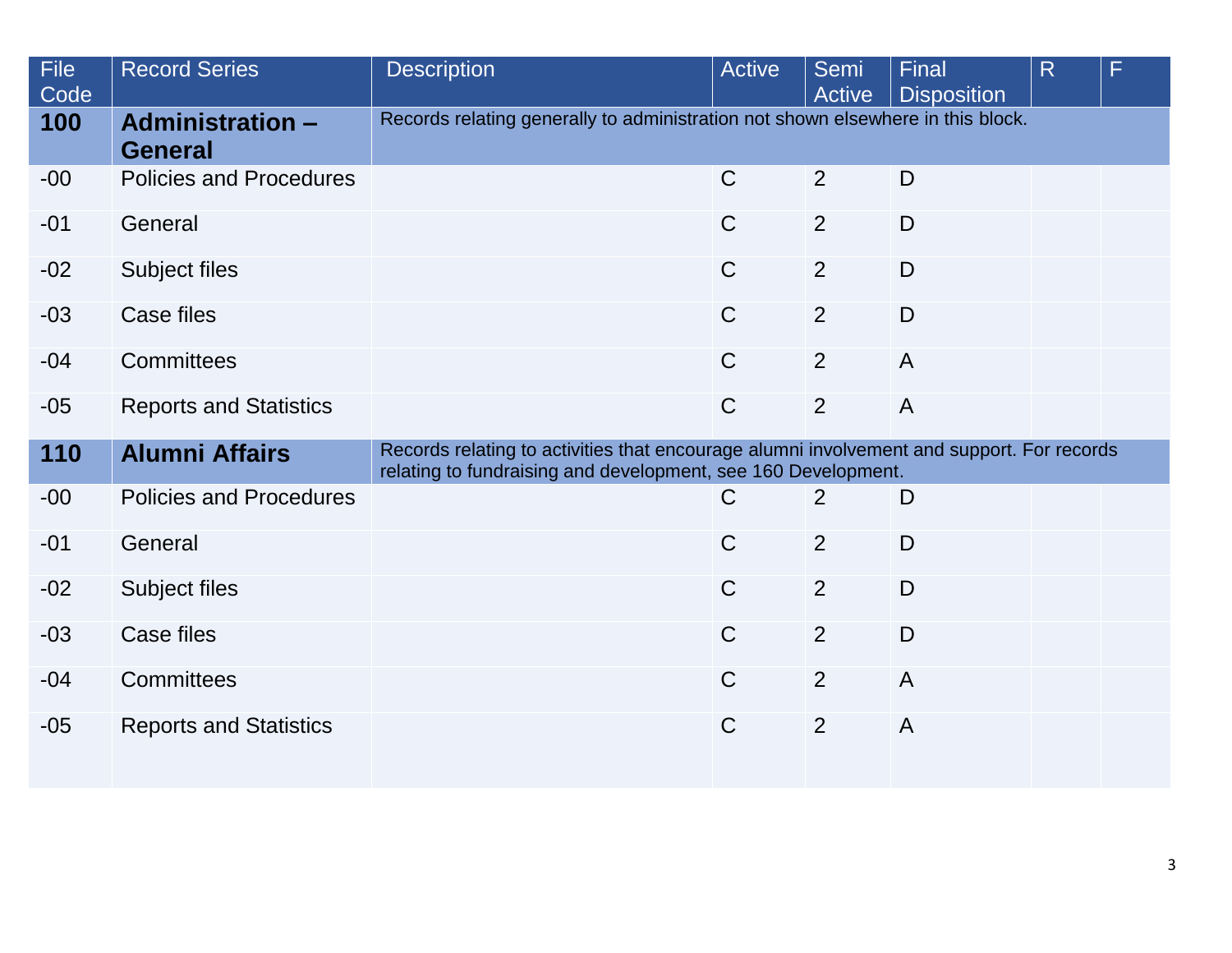| <b>File</b><br>Code | <b>Record Series</b>                                               | <b>Description</b>                                                                                                                                                                                                                                                                                                                                                                                                                                  | <b>Active</b>                                                                                                                                                                                                                                                                                                   | Semi<br><b>Active</b> | Final<br><b>Disposition</b> | R |  |  |  |
|---------------------|--------------------------------------------------------------------|-----------------------------------------------------------------------------------------------------------------------------------------------------------------------------------------------------------------------------------------------------------------------------------------------------------------------------------------------------------------------------------------------------------------------------------------------------|-----------------------------------------------------------------------------------------------------------------------------------------------------------------------------------------------------------------------------------------------------------------------------------------------------------------|-----------------------|-----------------------------|---|--|--|--|
| 120                 | <b>Ancillary Services</b>                                          |                                                                                                                                                                                                                                                                                                                                                                                                                                                     | Records relating to ancillary services such as University Book Store services, housing, food<br>services, library services, publishing services, etc.<br>For records relating to office support services, see 280 Office Support Services. For records<br>relating to student affairs, see 460 Student Affairs. |                       |                             |   |  |  |  |
| $-00$               | <b>Policies and Procedures</b>                                     |                                                                                                                                                                                                                                                                                                                                                                                                                                                     | $\mathsf{C}$                                                                                                                                                                                                                                                                                                    | 2                     | D                           |   |  |  |  |
| $-01$               | General                                                            |                                                                                                                                                                                                                                                                                                                                                                                                                                                     | $\mathsf{C}$                                                                                                                                                                                                                                                                                                    | 2                     | D                           |   |  |  |  |
| $-02$               | <b>Subject files</b>                                               |                                                                                                                                                                                                                                                                                                                                                                                                                                                     | $\mathsf{C}$                                                                                                                                                                                                                                                                                                    | 2                     | D                           |   |  |  |  |
| $-03$               | Case files                                                         |                                                                                                                                                                                                                                                                                                                                                                                                                                                     | $\mathsf{C}$                                                                                                                                                                                                                                                                                                    | 2                     | D                           |   |  |  |  |
| $-04$               | <b>Committees</b>                                                  |                                                                                                                                                                                                                                                                                                                                                                                                                                                     | $\mathsf{C}$                                                                                                                                                                                                                                                                                                    | 2                     | $\overline{A}$              |   |  |  |  |
| $-05$               | <b>Reports and Statistics</b>                                      |                                                                                                                                                                                                                                                                                                                                                                                                                                                     | $\mathsf{C}$                                                                                                                                                                                                                                                                                                    | 2                     | $\overline{A}$              |   |  |  |  |
| 130                 | Appreciation,<br><b>Complaints and</b><br><b>General Inquiries</b> | Records relating to expressions of appreciation, complaints or general inquiries received from<br>the public and outside organizations of a general nature. May include letters of appreciation,<br>complaint, condolence, congratulation, Christmas greetings, etc. For records relating to<br>expressions of appreciation, complaints or general inquiries that relate to a particular function<br>or subject, file with the appropriate primary. |                                                                                                                                                                                                                                                                                                                 |                       |                             |   |  |  |  |
| $-00$               | <b>Policies and Procedures</b>                                     |                                                                                                                                                                                                                                                                                                                                                                                                                                                     | C                                                                                                                                                                                                                                                                                                               | 2                     | D                           |   |  |  |  |
| $-01$               | General                                                            |                                                                                                                                                                                                                                                                                                                                                                                                                                                     | $\mathsf{C}$                                                                                                                                                                                                                                                                                                    | 2                     | D                           |   |  |  |  |
| $-02$               | Subject files                                                      |                                                                                                                                                                                                                                                                                                                                                                                                                                                     | $\mathsf{C}$                                                                                                                                                                                                                                                                                                    | 2                     | D                           |   |  |  |  |
| $-03$               | <b>Case files</b>                                                  |                                                                                                                                                                                                                                                                                                                                                                                                                                                     | $\mathsf{C}$                                                                                                                                                                                                                                                                                                    | 2                     | D                           |   |  |  |  |
| $-04$               | <b>Committees</b>                                                  |                                                                                                                                                                                                                                                                                                                                                                                                                                                     | $\mathsf{C}$                                                                                                                                                                                                                                                                                                    | 2                     | $\overline{A}$              |   |  |  |  |
| $-05$               | <b>Reports and Statistics</b>                                      |                                                                                                                                                                                                                                                                                                                                                                                                                                                     | $\mathsf{C}$                                                                                                                                                                                                                                                                                                    | 2                     | $\overline{A}$              |   |  |  |  |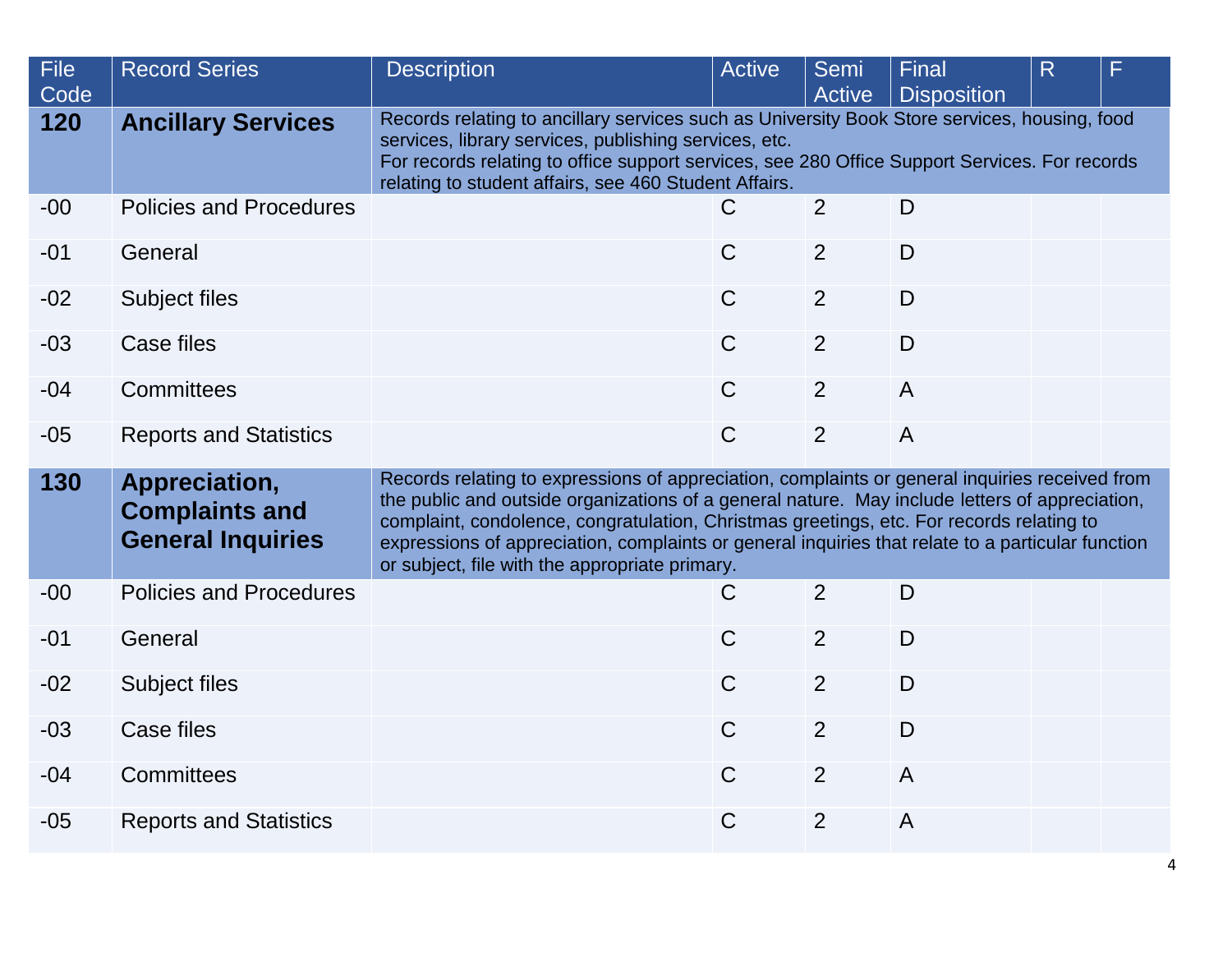| <b>File</b><br>Code | <b>Record Series</b>                                   | <b>Description</b>                                                                                                                                                                                                                                                                                                                                                                                | <b>Active</b> | Semi<br><b>Active</b> | Final<br><b>Disposition</b> | R | F |  |
|---------------------|--------------------------------------------------------|---------------------------------------------------------------------------------------------------------------------------------------------------------------------------------------------------------------------------------------------------------------------------------------------------------------------------------------------------------------------------------------------------|---------------|-----------------------|-----------------------------|---|---|--|
| 140                 | <b>Associations and</b><br><b>Societies - External</b> | Records documenting relations between external associations and societies and the<br>University. For records relating to industry and community relations, see 240 Industry and<br><b>Community Relations</b><br>For records relating to government relations, see 230 Government Relations For records<br>relating to internal agencies and organizations, see 260 Internal University Relations |               |                       |                             |   |   |  |
| $-00$               | <b>Policies and Procedures</b>                         |                                                                                                                                                                                                                                                                                                                                                                                                   | $\mathsf{C}$  | $\overline{2}$        | D                           |   |   |  |
| $-01$               | General                                                |                                                                                                                                                                                                                                                                                                                                                                                                   | $\mathsf{C}$  | $\overline{2}$        | D                           |   |   |  |
| $-02$               | Subject files                                          |                                                                                                                                                                                                                                                                                                                                                                                                   | $\mathsf{C}$  | $\overline{2}$        | D                           |   |   |  |
| $-03$               | Case files                                             |                                                                                                                                                                                                                                                                                                                                                                                                   | $\mathsf{C}$  | $\overline{2}$        | D                           |   |   |  |
| $-04$               | <b>Committees</b>                                      |                                                                                                                                                                                                                                                                                                                                                                                                   | $\mathsf{C}$  | $\overline{2}$        | $\overline{A}$              |   |   |  |
| $-05$               | <b>Reports and Statistics</b>                          |                                                                                                                                                                                                                                                                                                                                                                                                   | $\mathsf{C}$  | $\overline{2}$        | $\overline{A}$              |   |   |  |
| 150                 | <b>Convocations and</b><br><b>Related Ceremonies</b>   | Records relating to convocations and related ceremonies                                                                                                                                                                                                                                                                                                                                           |               |                       |                             |   |   |  |
| $-00$               | <b>Policies and Procedures</b>                         |                                                                                                                                                                                                                                                                                                                                                                                                   | $\mathsf{C}$  | 2                     | D                           |   |   |  |
| $-01$               | General                                                |                                                                                                                                                                                                                                                                                                                                                                                                   | $\mathsf{C}$  | 2                     | D                           |   |   |  |
| $-02$               | Subject files                                          |                                                                                                                                                                                                                                                                                                                                                                                                   | $\mathsf C$   | 2                     | D                           |   |   |  |
| $-03$               | <b>Case files</b>                                      |                                                                                                                                                                                                                                                                                                                                                                                                   | $\mathsf{C}$  | $\overline{2}$        | D                           |   |   |  |
| $-04$               | Committees                                             |                                                                                                                                                                                                                                                                                                                                                                                                   | $\mathsf{C}$  | $\overline{2}$        | $\overline{A}$              |   |   |  |
| $-05$               | <b>Reports and Statistics</b>                          |                                                                                                                                                                                                                                                                                                                                                                                                   | $\mathsf{C}$  | $\overline{2}$        | D                           |   |   |  |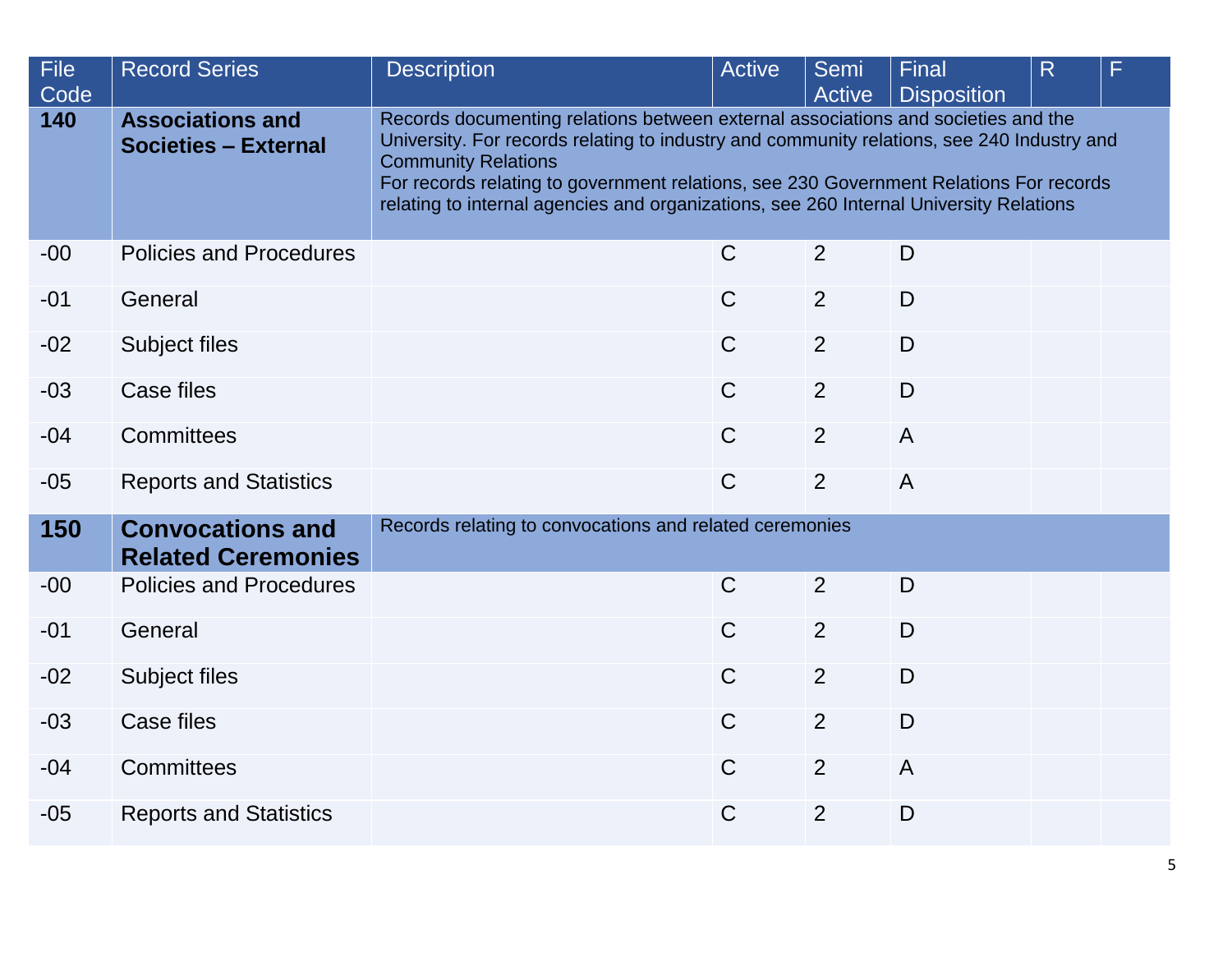| <b>File</b><br>Code | <b>Record Series</b>                                          | <b>Description</b>                                                                                                                                                                          | <b>Active</b> | <b>Semi</b><br>Active | Final<br><b>Disposition</b> | R | F |
|---------------------|---------------------------------------------------------------|---------------------------------------------------------------------------------------------------------------------------------------------------------------------------------------------|---------------|-----------------------|-----------------------------|---|---|
| 160                 | <b>Development</b>                                            | Records relating to fundraising activities and campaigns.                                                                                                                                   |               |                       |                             |   |   |
| $-00$               | <b>Policies and Procedures</b>                                |                                                                                                                                                                                             | $\mathsf{C}$  | 2                     | D                           |   |   |
| $-01$               | General                                                       |                                                                                                                                                                                             | $\mathsf C$   | 2                     | $\mathsf{D}$                |   |   |
| $-02$               | Subject files                                                 |                                                                                                                                                                                             | $\mathsf{C}$  | 2                     | D                           |   |   |
| $-03$               | Case files                                                    |                                                                                                                                                                                             | $\mathsf{C}$  | 2                     | D                           |   |   |
| $-04$               | <b>Committees</b>                                             |                                                                                                                                                                                             | $\mathsf C$   | $\overline{2}$        | $\overline{A}$              |   |   |
| $-05$               | <b>Reports and Statistics</b>                                 |                                                                                                                                                                                             | $\mathsf{C}$  | $\overline{2}$        | $\overline{A}$              |   |   |
| 170                 | <b>Disaster</b><br><b>Preparedness and</b><br><b>Recovery</b> | Records relating to emergency preparation and response to emergency situations, such as<br>fire, earthquake, etc. For records relating to building and property security, see 570 Security. |               |                       |                             |   |   |
| $-00$               | <b>Policies and Procedures</b>                                |                                                                                                                                                                                             | $\mathsf{C}$  | 2                     | D                           |   |   |
| $-01$               | General                                                       |                                                                                                                                                                                             | $\mathsf{C}$  | 2                     | D                           |   |   |
| $-02$               | Subject files                                                 |                                                                                                                                                                                             | $\mathsf{C}$  | 2                     | D                           |   |   |
| $-03$               | Case files                                                    |                                                                                                                                                                                             | $\mathsf{C}$  | 2                     | D                           |   |   |
| $-04$               | Committees                                                    |                                                                                                                                                                                             | $\mathsf{C}$  | 2                     | $\overline{A}$              |   |   |
| $-05$               | <b>Reports and Statistics</b>                                 |                                                                                                                                                                                             | $\mathsf C$   | $\overline{2}$        | $\mathsf{A}$                |   |   |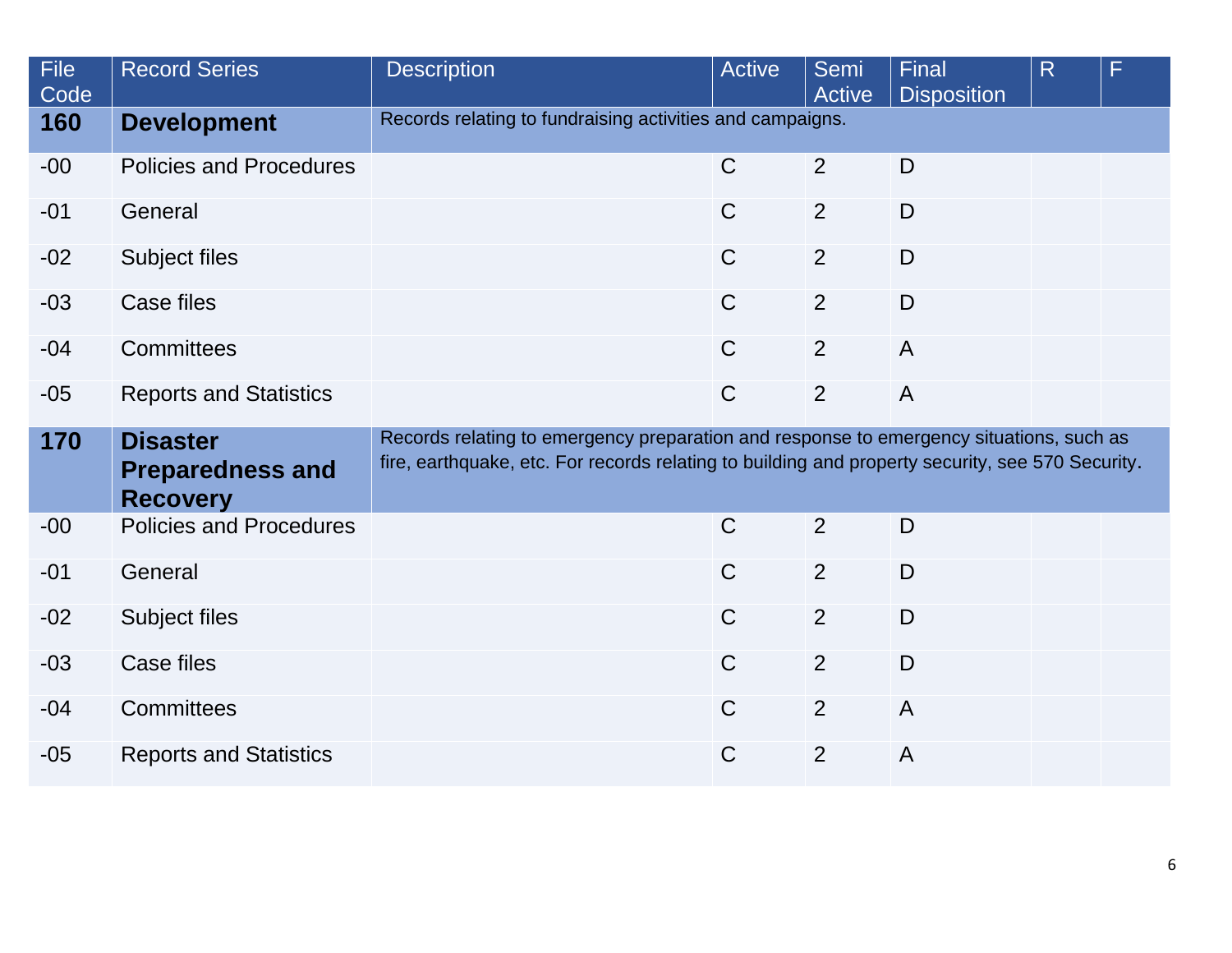| <b>File</b><br>Code | <b>Record Series</b>                                      | <b>Description</b>                                                                                                                                                                         | <b>Active</b> | Semi<br>Active | Final<br><b>Disposition</b> | $\overline{\mathsf{R}}$ | F |  |
|---------------------|-----------------------------------------------------------|--------------------------------------------------------------------------------------------------------------------------------------------------------------------------------------------|---------------|----------------|-----------------------------|-------------------------|---|--|
| 180                 | <b>External</b><br><b>Educational</b><br><b>Relations</b> | Records documenting relations between the University and other educational institutions. For<br>records relating to internal educational relations, see 260 Internal University Relations. |               |                |                             |                         |   |  |
| $-00$               | <b>Policies and Procedures</b>                            |                                                                                                                                                                                            | $\mathsf{C}$  | 2              | D                           |                         |   |  |
| $-01$               | General                                                   |                                                                                                                                                                                            | $\mathsf C$   | $\overline{2}$ | $\mathsf{D}$                |                         |   |  |
| $-02$               | Subject files                                             |                                                                                                                                                                                            | $\mathsf{C}$  | 2              | $\mathsf{D}$                |                         |   |  |
| $-03$               | <b>Case files</b>                                         |                                                                                                                                                                                            | $\mathsf{C}$  | 2              | D                           |                         |   |  |
| $-04$               | <b>Committees</b>                                         |                                                                                                                                                                                            | $\mathsf{C}$  | 2              | $\overline{A}$              |                         |   |  |
| $-05$               | <b>Reports and Statistics</b>                             |                                                                                                                                                                                            | $\mathsf{C}$  | 2              | $\overline{A}$              |                         |   |  |
| 200                 | <b>Facilities</b><br><b>Management</b>                    | Records relating to the booking of facilities.                                                                                                                                             |               |                |                             |                         |   |  |
| $-00$               | <b>Policies and Procedures</b>                            |                                                                                                                                                                                            | $\mathsf{C}$  | 2              | D                           |                         |   |  |
| $-01$               | General                                                   |                                                                                                                                                                                            | $\mathsf{C}$  | 2              | D                           |                         |   |  |
| $-02$               | Subject files                                             |                                                                                                                                                                                            | $\mathsf{C}$  | 2              | D                           |                         |   |  |
| $-03$               | Case files                                                |                                                                                                                                                                                            | $\mathsf{C}$  | 2              | D                           |                         |   |  |
| $-04$               | <b>Committees</b>                                         |                                                                                                                                                                                            | $\mathsf{C}$  | 2              | D                           |                         |   |  |
| $-05$               | <b>Reports and Statistics</b>                             |                                                                                                                                                                                            | $\mathsf C$   | $\overline{2}$ | D                           |                         |   |  |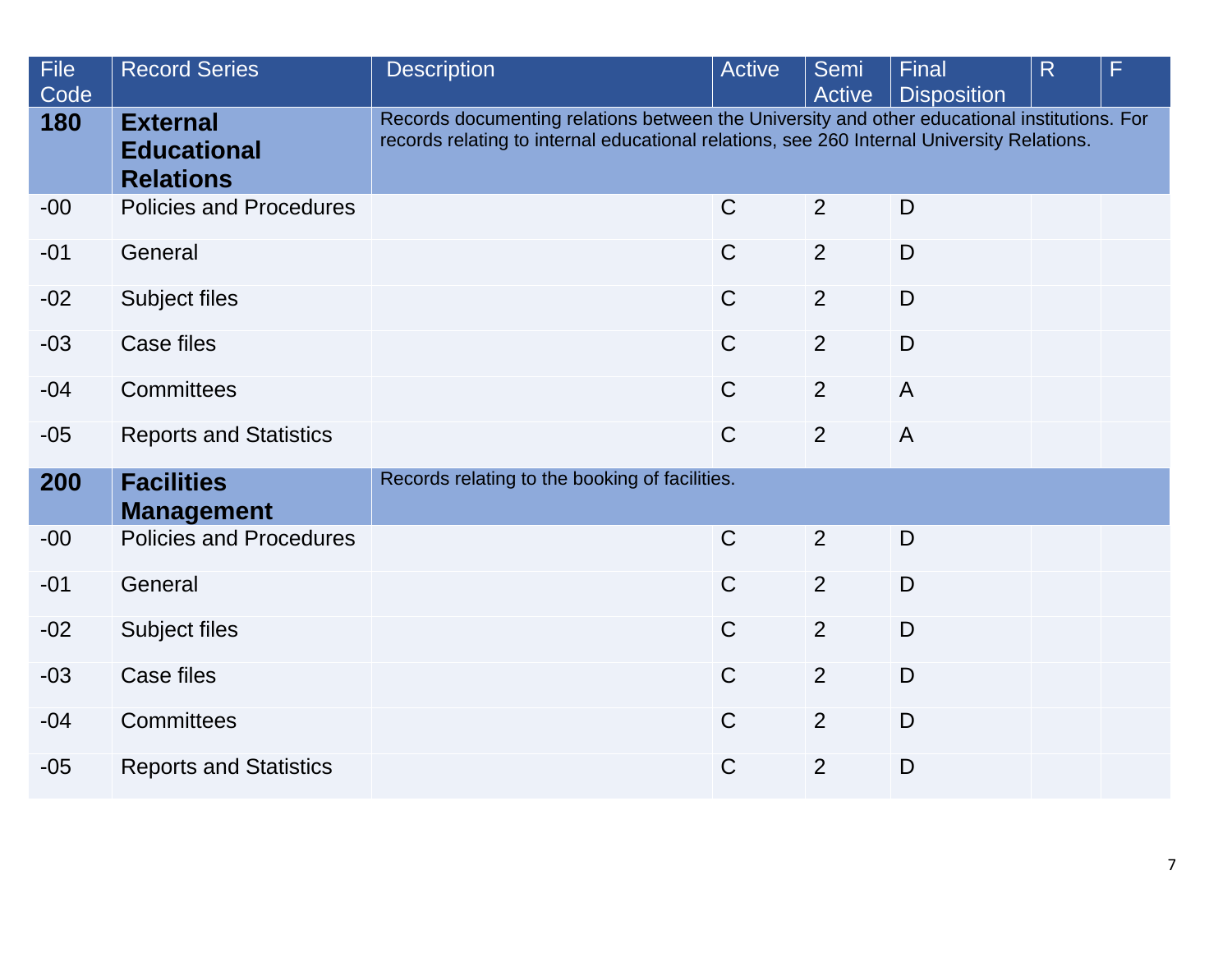| <b>File</b><br>Code | <b>Record Series</b>                                              | <b>Description</b>                                                                     | Active                                                                                                                                                               | Semi<br>Active | Final<br><b>Disposition</b> | R | F |  |
|---------------------|-------------------------------------------------------------------|----------------------------------------------------------------------------------------|----------------------------------------------------------------------------------------------------------------------------------------------------------------------|----------------|-----------------------------|---|---|--|
| 220                 | <b>Government</b><br><b>Legislation and</b><br><b>Regulations</b> |                                                                                        | Records relating to government legislation and regulations enacted by any/all levels of<br>government. May also include copies of the legislation and/or regulation. |                |                             |   |   |  |
| $-00$               | <b>Policies and Procedures</b>                                    |                                                                                        | $\mathsf{C}$                                                                                                                                                         | 2              | D                           |   |   |  |
| $-01$               | General                                                           |                                                                                        | $\mathsf{C}$                                                                                                                                                         | 2              | D                           |   |   |  |
| $-02$               | Subject files                                                     |                                                                                        | $\mathsf{C}$                                                                                                                                                         | 2              | D                           |   |   |  |
| $-03$               | Case files                                                        |                                                                                        | $\mathsf{C}$                                                                                                                                                         | 2              | D                           |   |   |  |
| $-04$               | <b>Committees</b>                                                 |                                                                                        | $\mathsf{C}$                                                                                                                                                         | 2              | $\overline{A}$              |   |   |  |
| $-05$               | <b>Reports and Statistics</b>                                     |                                                                                        | $\mathsf{C}$                                                                                                                                                         | 2              | $\overline{A}$              |   |   |  |
| 230                 | <b>Government</b><br><b>Relations</b>                             | Records documenting relations between any/all levels of government and the University. |                                                                                                                                                                      |                |                             |   |   |  |
| $-00$               | <b>Policies and Procedures</b>                                    |                                                                                        | $\mathsf{C}$                                                                                                                                                         | 2              | D                           |   |   |  |
| $-01$               | General                                                           |                                                                                        | $\mathsf{C}$                                                                                                                                                         | 2              | D                           |   |   |  |
| $-02$               | Subject files                                                     |                                                                                        | $\mathsf{C}$                                                                                                                                                         | 2              | D                           |   |   |  |
| $-03$               | Case files                                                        |                                                                                        | $\mathsf{C}$                                                                                                                                                         | 2              | $\mathsf{D}$                |   |   |  |
| $-04$               | <b>Committees</b>                                                 |                                                                                        | $\mathsf{C}$                                                                                                                                                         | 2              | $\overline{A}$              |   |   |  |
| $-05$               | <b>Reports and Statistics</b>                                     |                                                                                        | $\mathsf{C}$                                                                                                                                                         | 2              | $\overline{A}$              |   |   |  |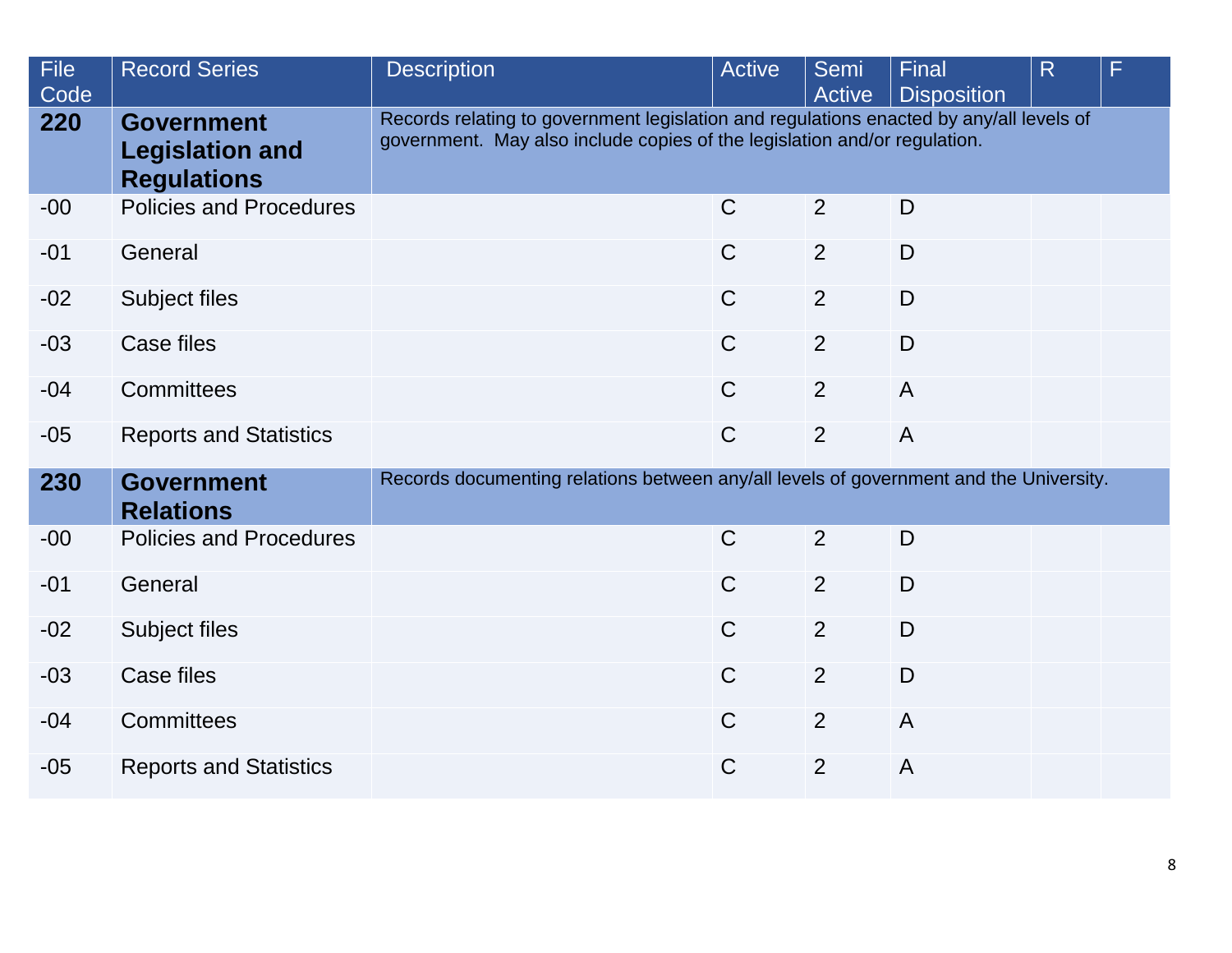| <b>File</b><br>Code | <b>Record Series</b>                                        | <b>Description</b>                                                                                                                                               | <b>Active</b> | Semi<br>Active | Final<br><b>Disposition</b> | R | F |
|---------------------|-------------------------------------------------------------|------------------------------------------------------------------------------------------------------------------------------------------------------------------|---------------|----------------|-----------------------------|---|---|
| 240                 | <b>Industry and</b><br><b>Community</b><br><b>Relations</b> | Records relating to liaison activities between the University and industry or community groups.                                                                  |               |                |                             |   |   |
| $-00$               | <b>Policies and Procedures</b>                              |                                                                                                                                                                  | $\mathsf{C}$  | 2              | D                           |   |   |
| $-01$               | General                                                     |                                                                                                                                                                  | $\mathsf{C}$  | 2              | D                           |   |   |
| $-02$               | Subject files                                               |                                                                                                                                                                  | $\mathsf{C}$  | 2              | $\mathsf{D}$                |   |   |
| $-03$               | Case files                                                  |                                                                                                                                                                  | $\mathsf{C}$  | 2              | D                           |   |   |
| $-04$               | Committees                                                  |                                                                                                                                                                  | $\mathsf{C}$  | 2              | $\overline{A}$              |   |   |
| $-05$               | <b>Reports and Statistics</b>                               |                                                                                                                                                                  | $\mathsf{C}$  | 2              | $\overline{A}$              |   |   |
| 250                 | <b>Information</b><br><b>Systems</b>                        | Records relating to the administration of information systems. For records relating to records<br>management services or activities, see 380 Records Management. |               |                |                             |   |   |
| $-00$               | <b>Policies and Procedures</b>                              |                                                                                                                                                                  | $\mathsf{C}$  | 2              | D                           |   |   |
| $-01$               | General                                                     |                                                                                                                                                                  | $\mathsf{C}$  | 2              | D                           |   |   |
| $-02$               | Subject files                                               |                                                                                                                                                                  | $\mathsf{C}$  | 2              | D                           |   |   |
| $-03$               | Case files                                                  |                                                                                                                                                                  | $\mathsf{C}$  | 2              | D                           |   |   |
| $-04$               | <b>Committees</b>                                           |                                                                                                                                                                  | $\mathsf{C}$  | 2              | $\mathsf{A}$                |   |   |
| $-05$               | <b>Reports and Statistics</b>                               |                                                                                                                                                                  | $\mathsf C$   | 2              | $\overline{A}$              |   |   |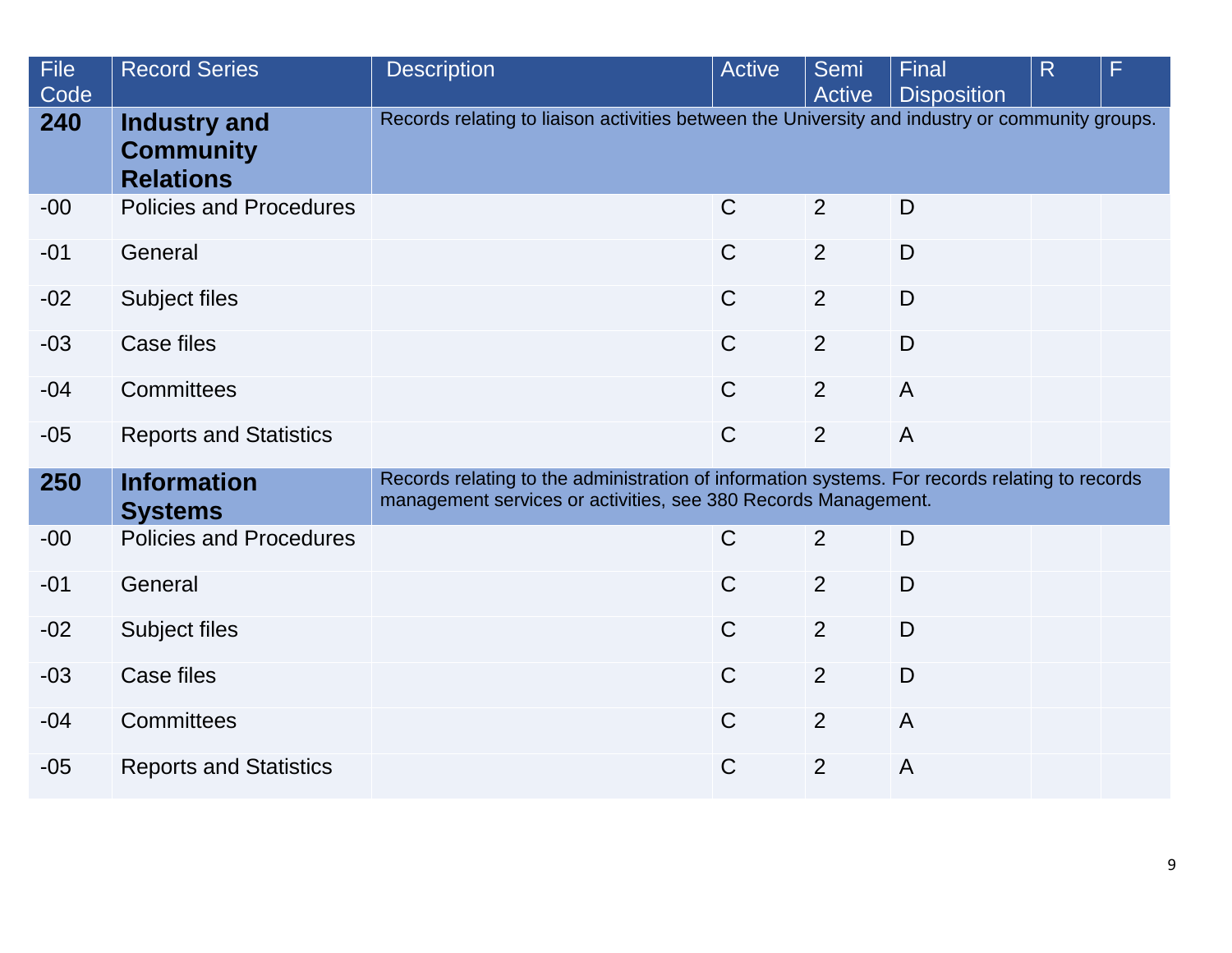| <b>File</b><br>Code | <b>Record Series</b>                           | <b>Description</b>                                                     | <b>Active</b> | Semi<br><b>Active</b> | Final<br><b>Disposition</b> | R | F |
|---------------------|------------------------------------------------|------------------------------------------------------------------------|---------------|-----------------------|-----------------------------|---|---|
| 260                 | <b>Internal University</b><br><b>Relations</b> | Records documenting relations among academic and administrative units. |               |                       |                             |   |   |
| $-00$               | <b>Policies and Procedures</b>                 |                                                                        | $\mathsf{C}$  | 2                     | D                           |   |   |
| $-01$               | General                                        |                                                                        | $\mathsf{C}$  | 2                     | D                           |   |   |
| $-02$               | Subject files                                  |                                                                        | $\mathsf C$   | 2                     | D                           |   |   |
| $-03$               | Case files                                     |                                                                        | $\mathsf{C}$  | 2                     | D                           |   |   |
| $-04$               | Committees                                     |                                                                        | $\mathsf{C}$  | $\overline{2}$        | $\overline{A}$              |   |   |
| $-05$               | <b>Reports and Statistics</b>                  |                                                                        | $\mathsf{C}$  | 2                     | $\overline{A}$              |   |   |
| 270                 | <b>Mail and Messenger</b><br><b>Services</b>   | Records relating to postal and courier services.                       |               |                       |                             |   |   |
| $-00$               | <b>Policies and Procedures</b>                 |                                                                        | $\mathsf{C}$  | 2                     | D                           |   |   |
| $-01$               | General                                        |                                                                        | $\mathsf{C}$  | 2                     | D                           |   |   |
| $-02$               | Subject files                                  |                                                                        | $\mathsf{C}$  | 2                     | D                           |   |   |
| $-03$               | Case files                                     |                                                                        | $\mathsf{C}$  | 2                     | D                           |   |   |
| $-04$               | Committees                                     |                                                                        | $\mathsf{C}$  | 2                     | $\overline{A}$              |   |   |
| $-05$               | <b>Reports and Statistics</b>                  |                                                                        | $\mathsf C$   | $\overline{2}$        | $\mathsf D$                 |   |   |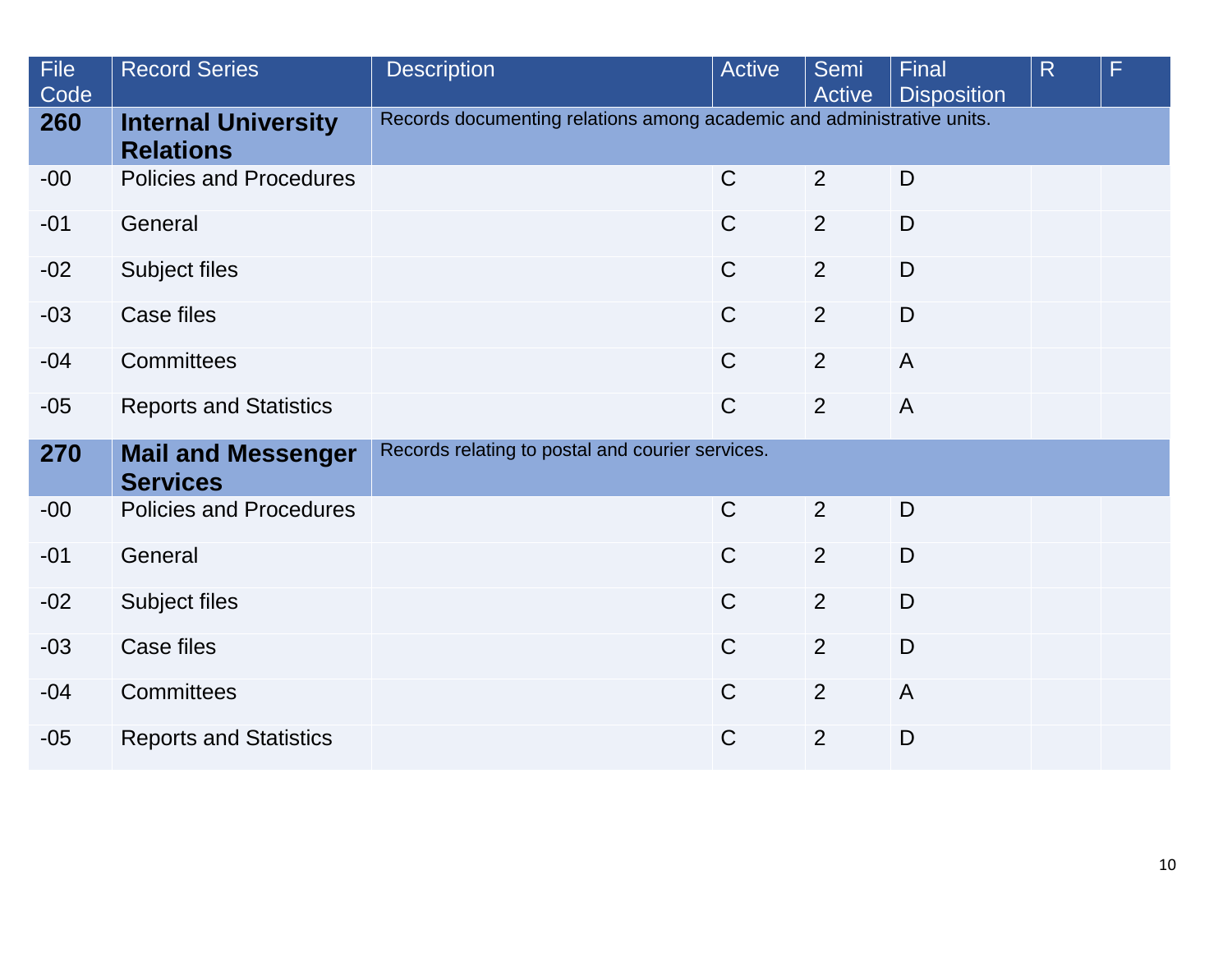| <b>File</b><br>Code | <b>Record Series</b>                     | <b>Description</b>                                                           | Active                                                                                                                                                                                                                                                                                                                                                                   | Semi<br><b>Active</b> | Final<br><b>Disposition</b> | R | F |  |  |  |
|---------------------|------------------------------------------|------------------------------------------------------------------------------|--------------------------------------------------------------------------------------------------------------------------------------------------------------------------------------------------------------------------------------------------------------------------------------------------------------------------------------------------------------------------|-----------------------|-----------------------------|---|---|--|--|--|
| 280                 | <b>Office Support</b><br><b>Services</b> |                                                                              | Records relating to internal and external office support services and procedures, including<br>duplication and reproduction services, secretarial and typing services, translation services, etc.<br>For records relating to ancillary services, see 120 Ancillary Services. For records relating to<br>postal or courier services, see 270 Mail and Messenger Services. |                       |                             |   |   |  |  |  |
| $-00$               | <b>Policies and Procedures</b>           |                                                                              | $\mathsf{C}$                                                                                                                                                                                                                                                                                                                                                             | 2                     | D                           |   |   |  |  |  |
| $-01$               | General                                  |                                                                              | $\mathsf{C}$                                                                                                                                                                                                                                                                                                                                                             | 2                     | D                           |   |   |  |  |  |
| $-02$               | Subject files                            |                                                                              | $\mathsf{C}$                                                                                                                                                                                                                                                                                                                                                             | 2                     | D                           |   |   |  |  |  |
| $-03$               | Case files                               |                                                                              | $\mathsf{C}$                                                                                                                                                                                                                                                                                                                                                             | 2                     | D                           |   |   |  |  |  |
| $-04$               | <b>Committees</b>                        |                                                                              | $\mathsf{C}$                                                                                                                                                                                                                                                                                                                                                             | 2                     | $\overline{A}$              |   |   |  |  |  |
| $-05$               | <b>Reports and Statistics</b>            |                                                                              | $\mathsf{C}$                                                                                                                                                                                                                                                                                                                                                             | 2                     | D                           |   |   |  |  |  |
| 350                 | <b>Public Relations</b>                  | Records documenting relations between the University and the general public. |                                                                                                                                                                                                                                                                                                                                                                          |                       |                             |   |   |  |  |  |
| $-00$               | <b>Policies and Procedures</b>           |                                                                              | $\mathsf{C}$                                                                                                                                                                                                                                                                                                                                                             | 2                     | D                           |   |   |  |  |  |
| $-01$               | General                                  |                                                                              | $\mathsf{C}$                                                                                                                                                                                                                                                                                                                                                             | 2                     | D                           |   |   |  |  |  |
| $-02$               | Subject files                            |                                                                              | $\mathsf{C}$                                                                                                                                                                                                                                                                                                                                                             | 2                     | D                           |   |   |  |  |  |
| $-03$               | Case files                               |                                                                              | $\mathsf{C}$                                                                                                                                                                                                                                                                                                                                                             | 2                     | D                           |   |   |  |  |  |
| $-04$               | Committees                               |                                                                              | $\mathsf{C}$                                                                                                                                                                                                                                                                                                                                                             | 2                     | $\overline{A}$              |   |   |  |  |  |
| $-05$               | <b>Reports and Statistics</b>            |                                                                              | $\mathsf{C}$                                                                                                                                                                                                                                                                                                                                                             | $\overline{2}$        | D                           |   |   |  |  |  |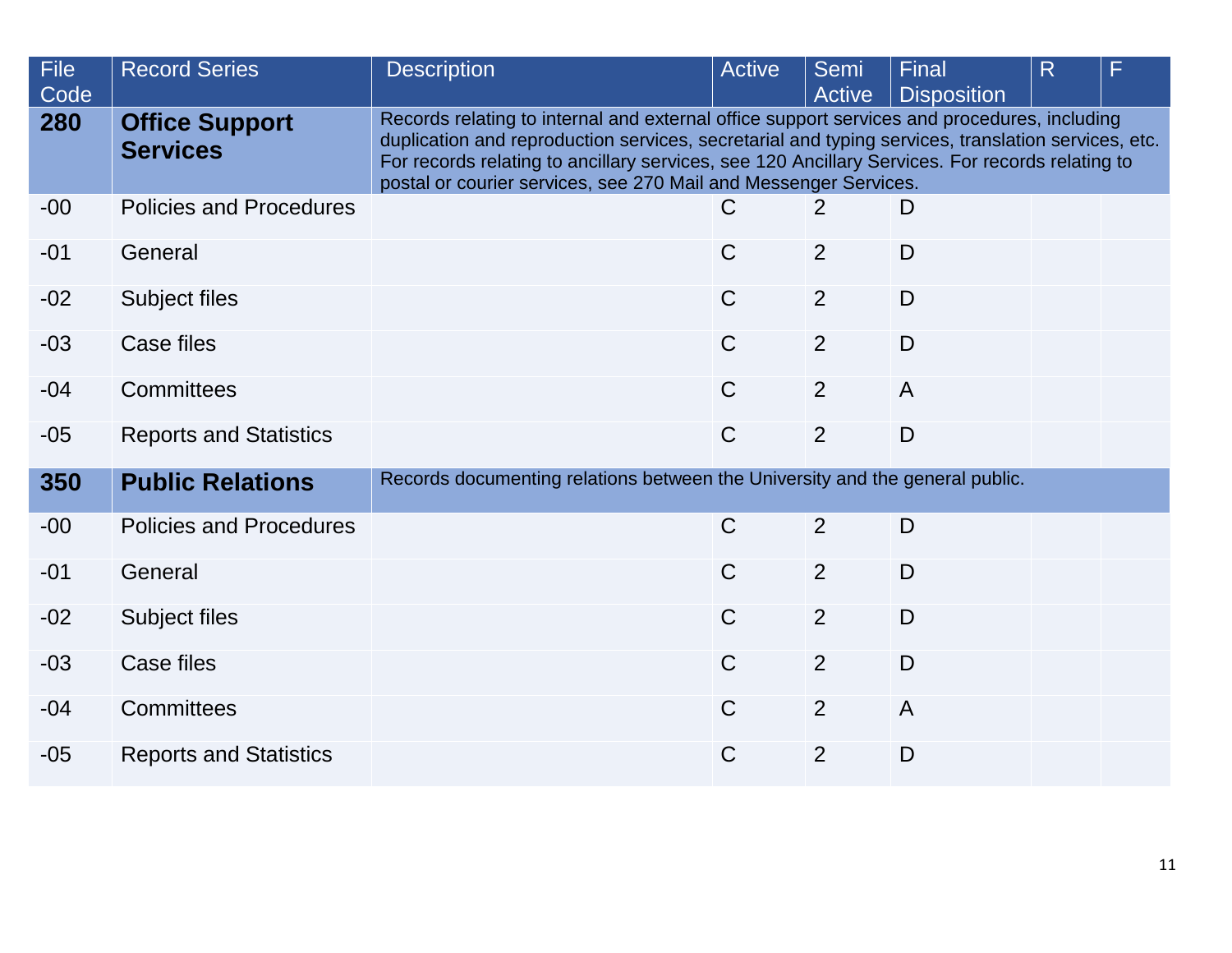| <b>File</b><br>Code | <b>Record Series</b>                    | <b>Description</b>                                                                                                                                                                                                                                                                                                                   | Active       | Semi<br><b>Active</b> | Final<br><b>Disposition</b> | R | F |  |
|---------------------|-----------------------------------------|--------------------------------------------------------------------------------------------------------------------------------------------------------------------------------------------------------------------------------------------------------------------------------------------------------------------------------------|--------------|-----------------------|-----------------------------|---|---|--|
| 380                 | <b>Records</b><br><b>Management</b>     | Records relating to the creation, maintenance, transfer, storage, and disposition of University<br>records. May also include records relating to record and data security. For records relating to<br>building and property security, see 570 Security. For records relating to information systems,<br>see 250 Information Systems. |              |                       |                             |   |   |  |
| $-00$               | <b>Policies and Procedures</b>          |                                                                                                                                                                                                                                                                                                                                      | $\mathsf{C}$ | 2                     | D                           |   |   |  |
| $-01$               | General                                 |                                                                                                                                                                                                                                                                                                                                      | $\mathsf{C}$ | 2                     | $\mathsf{D}$                |   |   |  |
| $-02$               | Subject files                           |                                                                                                                                                                                                                                                                                                                                      | $\mathsf{C}$ | 2                     | D                           |   |   |  |
| $-03$               | Case files                              |                                                                                                                                                                                                                                                                                                                                      | $\mathsf{C}$ | 2                     | D                           |   |   |  |
| $-04$               | Committees                              |                                                                                                                                                                                                                                                                                                                                      | $\mathsf{C}$ | 2                     | $\overline{A}$              |   |   |  |
| $-05$               | <b>Reports and Statistics</b>           |                                                                                                                                                                                                                                                                                                                                      | $\mathsf{C}$ | $\overline{2}$        | D                           |   |   |  |
| 410                 | <b>Reports and</b><br><b>Statistics</b> | Reports and statistics of a general nature that do not fit into any other primary. Typically relate<br>to a number of subjects or functions.                                                                                                                                                                                         |              |                       |                             |   |   |  |
| $-00$               | <b>Policies and Procedures</b>          |                                                                                                                                                                                                                                                                                                                                      | $\mathsf{C}$ | 2                     | D                           |   |   |  |
| $-01$               | General                                 |                                                                                                                                                                                                                                                                                                                                      | $\mathsf{C}$ | 2                     | D                           |   |   |  |
| $-02$               | Subject files                           |                                                                                                                                                                                                                                                                                                                                      | $\mathsf{C}$ | 2                     | $\mathsf{D}$                |   |   |  |
| $-03$               | Case files                              |                                                                                                                                                                                                                                                                                                                                      | $\mathsf{C}$ | 2                     | D                           |   |   |  |
| $-04$               | <b>Committees</b>                       |                                                                                                                                                                                                                                                                                                                                      | $\mathsf{C}$ | 2                     | $\overline{A}$              |   |   |  |
| $-05$               | <b>Reports and Statistics</b>           |                                                                                                                                                                                                                                                                                                                                      | $\mathsf{C}$ | 2                     | $\overline{A}$              |   |   |  |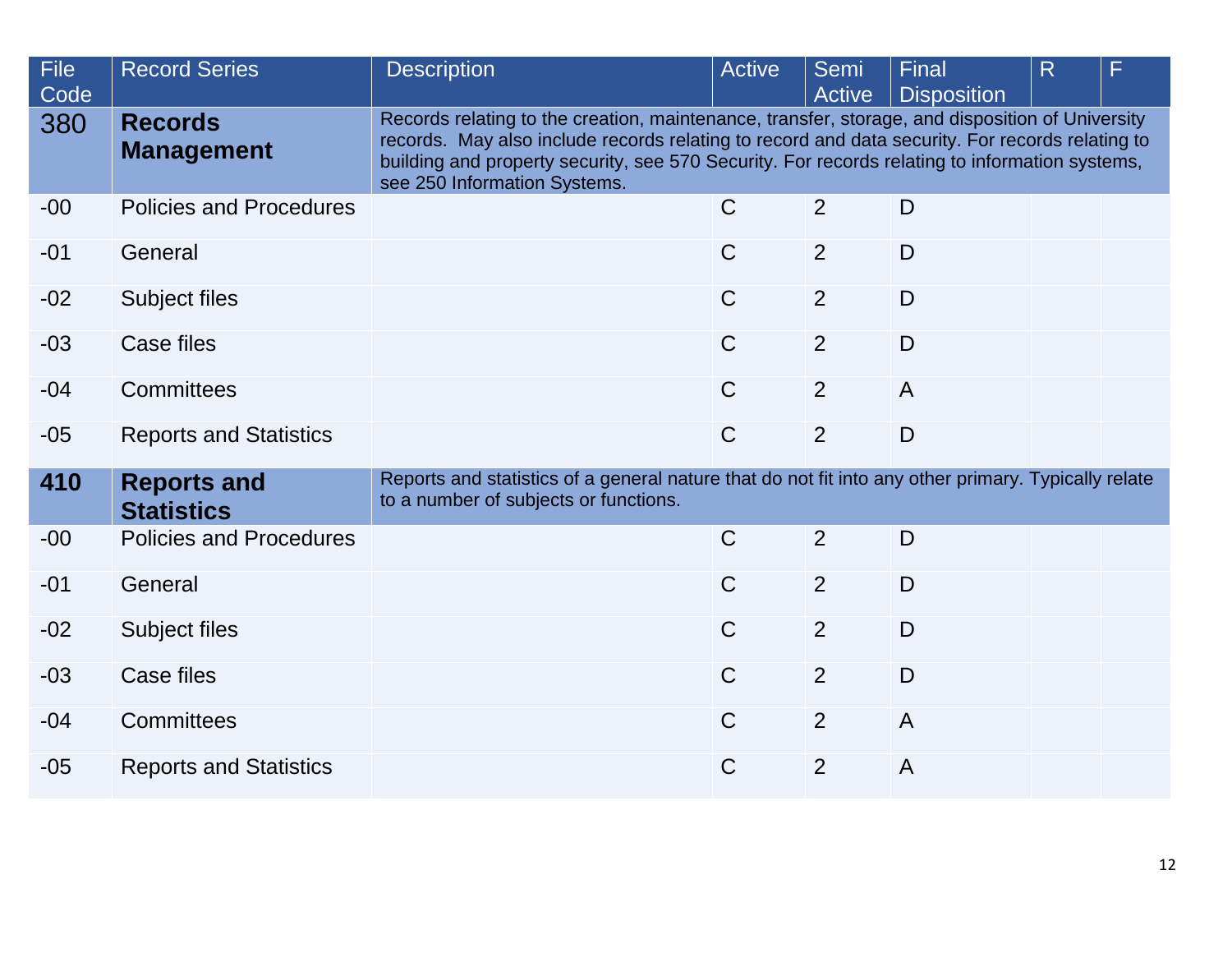| <b>File</b><br>Code | <b>Record Series</b>           | <b>Description</b>                                                                                                                                             | Active                                                                                                                                                                                                                                                                                                                                                                          | Semi<br>Active | <b>Final</b><br><b>Disposition</b> | R | F |  |  |
|---------------------|--------------------------------|----------------------------------------------------------------------------------------------------------------------------------------------------------------|---------------------------------------------------------------------------------------------------------------------------------------------------------------------------------------------------------------------------------------------------------------------------------------------------------------------------------------------------------------------------------|----------------|------------------------------------|---|---|--|--|
| 430                 | <b>Special Events</b>          | operational records.                                                                                                                                           | Records relating to special events of a non-routine nature. For records relating to<br>convocations and related ceremonies, see 150 Convocations and Related Ceremonies.<br>For records relating to special visits and invitations, see 490 Visitors and Invitations. Records<br>relating to special events stemming from operational functions should be filed with the unit's |                |                                    |   |   |  |  |
| $-00$               | <b>Policies and Procedures</b> |                                                                                                                                                                | $\mathsf{C}$                                                                                                                                                                                                                                                                                                                                                                    | 2              | D                                  |   |   |  |  |
| $-01$               | General                        |                                                                                                                                                                | $\mathsf{C}$                                                                                                                                                                                                                                                                                                                                                                    | 2              | D                                  |   |   |  |  |
| $-02$               | Subject files                  |                                                                                                                                                                | $\mathsf{C}$                                                                                                                                                                                                                                                                                                                                                                    | 2              | D                                  |   |   |  |  |
| $-03$               | Case files                     |                                                                                                                                                                | $\mathsf{C}$                                                                                                                                                                                                                                                                                                                                                                    | 2              | D                                  |   |   |  |  |
| $-04$               | <b>Committees</b>              |                                                                                                                                                                | $\mathsf{C}$                                                                                                                                                                                                                                                                                                                                                                    | 2              | $\overline{A}$                     |   |   |  |  |
| $-05$               | <b>Reports and Statistics</b>  |                                                                                                                                                                | $\mathsf{C}$                                                                                                                                                                                                                                                                                                                                                                    | $\overline{2}$ | $\overline{A}$                     |   |   |  |  |
| 450                 | <b>Staff Meetings</b>          | Includes agendas, correspondence, minutes and procedures relating to the convening and<br>conducting of meetings of staff, supervisors, department heads, etc. |                                                                                                                                                                                                                                                                                                                                                                                 |                |                                    |   |   |  |  |
| $-00$               | <b>Policies and Procedures</b> |                                                                                                                                                                | $\mathsf C$                                                                                                                                                                                                                                                                                                                                                                     | 2              | D                                  |   |   |  |  |
| $-01$               | General                        |                                                                                                                                                                | $\mathsf{C}$                                                                                                                                                                                                                                                                                                                                                                    | 2              | D                                  |   |   |  |  |
| $-02$               | Subject files                  |                                                                                                                                                                | $\mathsf{C}$                                                                                                                                                                                                                                                                                                                                                                    | 2              | D                                  |   |   |  |  |
| $-03$               | <b>Case files</b>              |                                                                                                                                                                | $\mathsf C$                                                                                                                                                                                                                                                                                                                                                                     | $\overline{2}$ | $\overline{A}$                     |   |   |  |  |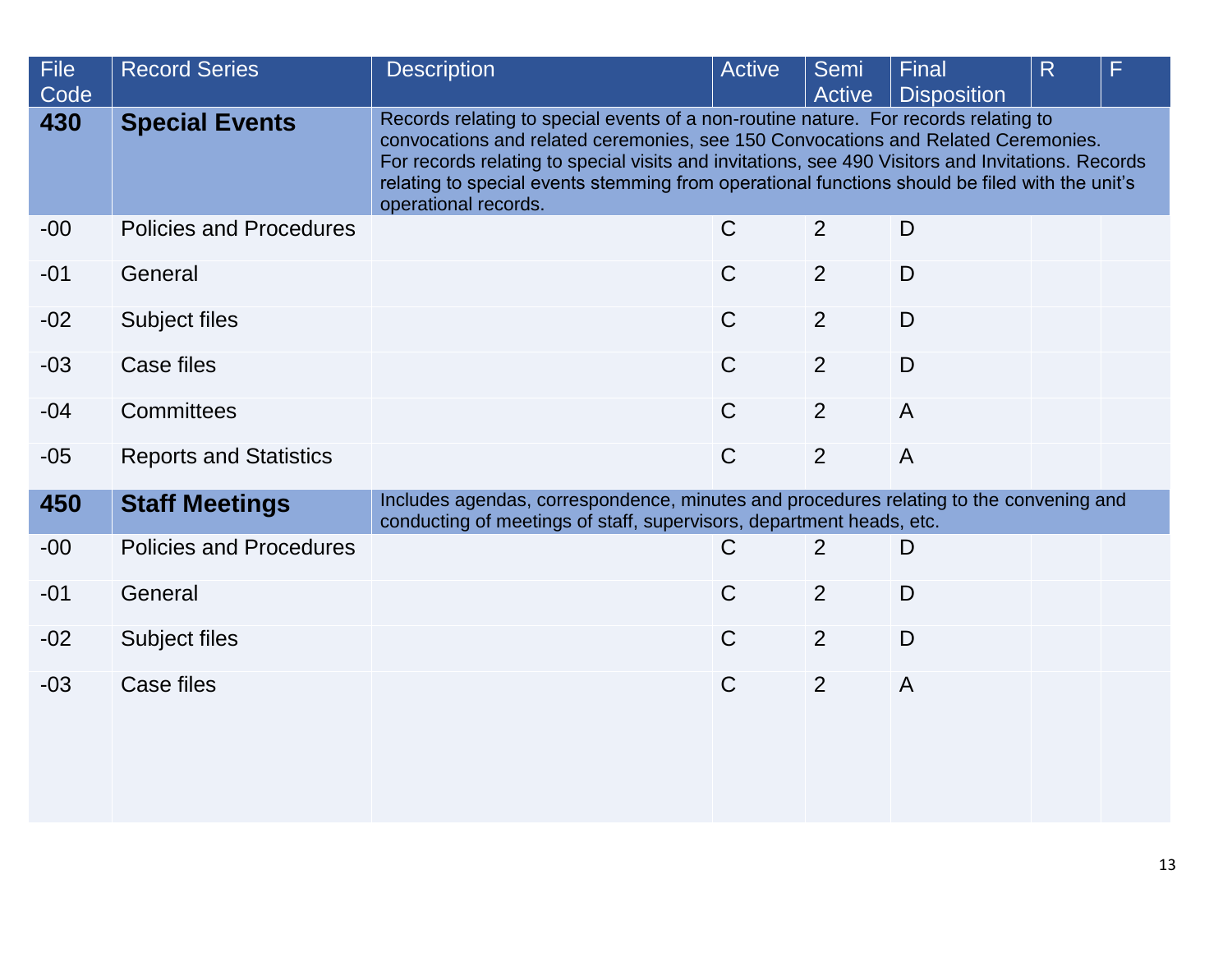| <b>File</b><br>Code | <b>Record Series</b>                        | <b>Description</b>                                                                                                                                                        | <b>Active</b> | <b>Semi</b><br>Active | <b>Final</b><br><b>Disposition</b> | R | F |
|---------------------|---------------------------------------------|---------------------------------------------------------------------------------------------------------------------------------------------------------------------------|---------------|-----------------------|------------------------------------|---|---|
| 460                 | <b>Student Affairs</b>                      | Records relating to student activities, events, affairs, etc. For records relating to convocations<br>and related ceremonies, see 150 Convocations and Related Ceremonies |               |                       |                                    |   |   |
| $-00$               | <b>Policies and Procedures</b>              |                                                                                                                                                                           | C             | 2                     | D                                  |   |   |
| $-01$               | General                                     |                                                                                                                                                                           | $\mathsf C$   | 2                     | D                                  |   |   |
| $-02$               | Subject files                               |                                                                                                                                                                           | $\mathsf{C}$  | 2                     | D                                  |   |   |
| $-03$               | Case files                                  |                                                                                                                                                                           | $\mathsf{C}$  | 2                     | D                                  |   |   |
| $-04$               | Committees                                  |                                                                                                                                                                           | $\mathsf{C}$  | $\overline{2}$        | $\overline{A}$                     |   |   |
| $-05$               | <b>Reports and Statistics</b>               |                                                                                                                                                                           | $\mathsf{C}$  | 2                     | $\overline{A}$                     |   |   |
| 470                 | <b>Telecommunication</b><br><b>Services</b> | Records relating to the administration and coordination of voice and data transmittal services.                                                                           |               |                       |                                    |   |   |
| $-00$               | <b>Policies and Procedures</b>              |                                                                                                                                                                           | $\mathsf C$   | 2                     | D                                  |   |   |
| $-01$               | General                                     |                                                                                                                                                                           | $\mathsf{C}$  | 2                     | D                                  |   |   |
| $-02$               | Subject files                               |                                                                                                                                                                           | $\mathsf{C}$  | 2                     | D                                  |   |   |
| $-03$               | Case files                                  |                                                                                                                                                                           | $\mathsf{C}$  | 2                     | D                                  |   |   |
| $-04$               | Committees                                  |                                                                                                                                                                           | $\mathsf{C}$  | 2                     | $\overline{A}$                     |   |   |
| $-05$               | <b>Reports and Statistics</b>               |                                                                                                                                                                           | $\mathsf{C}$  | 2                     | D                                  |   |   |